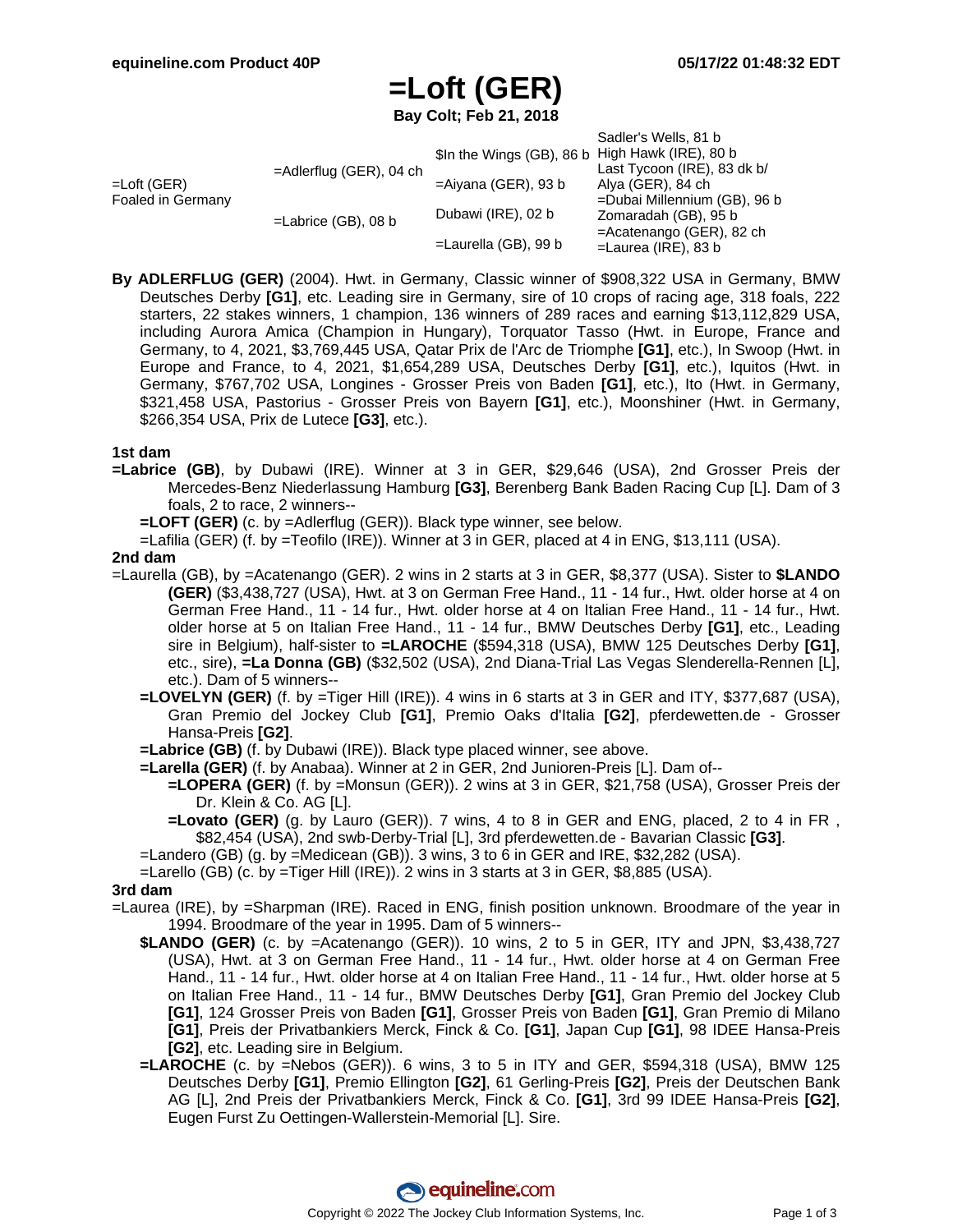### **=Loft (GER)**

### **Bay Colt; Feb 21, 2018**

- **=La Donna (GB)** (f. by =Shirley Heights (GB)). Winner at 3 and 4 in GER, \$32,502 (USA), 2nd Diana-Trial Las Vegas Slenderella-Rennen [L], 3rd Preis der Diana-Deutsches Stuten-Derby-German Oaks **[G2]**. Dam of--
	- =Laccata (GB) (f. by Lomitas (GB)). Winner at 3 in GER, \$4,972 (USA). Dam of--
		- **LACCARIO (GER)** (c. by Scalo (GB)). 4 wins in 8 starts at 3 in GER, placed in 2 starts at 4 in NA , \$634,228 (USA), Hwt. at 3 on German Free Hand., 11 - 14 fur., Hwt. at 3 on German Free Hand., 9 1/2 - 11 fur., IDEE Deutsches Derby **[G1]**, Sparkasse KolnBonn-Union-Rennen **[G2]**, Aengevelt Derby-Trial [L], 2nd Joe Hirsch Turf Classic S. **[G1]** (BEL, \$50,000), Hollywood Turf Cup S. **[G2]** (DMR, \$40,000), etc.
	- =Longoria (GER) (f. by \$Desert Prince (IRE)). 3 wins at 4 and 5 in GER, \$26,055 (USA). Dam of-- **=Headman (TUR)** (c. by =Dabirsim (FR)). 13 wins, 2 to 6, 2021 in TUR, \$215,027 (USA), 3rd Ertugrul Gazi [L].
	- =Lavorna (GER) (f. by =Acatenango (GER)). Unraced in Germany. Dam of--
		- **=LUCARELLI (GER)** (c. by High Chaparral (IRE)). 7 wins, 3 to 7 in GER, \$63,108 (USA), Silbernes Band des Rheinlandes [L].
		- **=LAVIVA (GB)** (f. by High Chaparral (IRE)). 4 wins at 4 and 5 in GER, \$35,948 (USA), Grosser Preis der VGH Versicherungen [L], 2nd Hanshin-Cup [L]. Producer.
		- **=Love Happens (GB)** (f. by =Motivator (GB)). 4 wins at 4 in GER, placed at 5 in ITY, \$56,941 (USA), 2nd Premio Sergio Cumani **[G3]**.
- =Laurella (GB) (f. by =Acatenango (GER)). See above.
- =Lunetta (GER) (f. by =Athenagoras (GER)). 3 wins at 3 in GER.
- =Lacatena (GER) (f. by =Acatenango (GER)). Unraced in Germany. Dam of--
	- **=LACATENO (GB)** (g. by Green Tune). 3 wins, 3 to 4 in FR and GER, placed in 2 starts at 4 and 5 in ITY, \$152,634 (USA), Grosser Preis der Jungheinrich Gabelstapler Langer Hamburger [L], 2nd Prix du Carrousel [L], Coppa d'Oro di Milano [L], 3rd St. Leger Italiano **[G3]**.
		- **=Ledicea (GB)** (f. by =Medicean (GB)). Winner at 3 in GER, \$21,172 (USA), 3rd Grosser Preis Stuten-Meile der Frankfurter Volksbank [L], JAXX-Weidenpescher Stutenpreis [L]. Dam of--
			- **=LIBERTY LONDON (GER)** (f. by =Maxios (GB)). 5 wins, 3 to 5, 2021 in GER and FR , \$140,245 (USA), Hwt. older mare at 5 on German Free Hand., 7 - 9 1/2 fur., Fritz Henkel Stiftung-Rennen **[G3]**, Wettstar.de Grosser Preis der Wirtschaft Dortmund Grand Prix **[G3]**, Prix Luth Enchantee F.E.E. [L], Dortmunder Grand Prix Trial [L], 2nd Grosser Preis der Landeshauptstadt Dusseldorf **[G3]**, etc.

=Laurencia (GB) (f. by =Shirley Heights (GB)). Unplaced in GER. Dam of--

- **=LOVE ACADEMY (GER)** (f. by =Medicean (GB)). 2 wins in 4 starts at 2 in GER, \$126,702 (USA), Hwt. filly at 2 on German Free Hand., Preis der Winterkonigin **[G3]**, 2nd Schwarzgold-Rennen **[G3]**. Dam of--
	- **=LONGINA (GER)** (f. by =Monsun (GER)). Winner at 3 in GER, placed in 1 start at 4 in ITY, \$171,533 (USA), Diana Trial **[G2]**, 2nd Bayerische Hausbau - Werte, die bleiben-Rennen - Grosse Europa Meile **[G3]**, 3rd Henkel-Preis der Diana - Deutsches Stuten-Derby **[G1]**, Premio Carlo Vittadini **[G2]**, Grosser Preis von LOTTO Hamburg Trophy **[G3]**, etc. Producer.
- **LAURO (GER)** (c. by =Monsun (GER)). 4 wins, 3 to 5 in GER, NA and FR , \$409,988 (USA), Sky Classic S. **[G2]** (WO, \$150,000(CAN)), Prix de l'Avre [L], 2nd United Nations S. **[G1]** (MTH, \$150,000), Red Smith H. **[G2]** (AQU, \$30,000), Oppenheim-Union-Rennen **[G2]**, etc. Sire.
- =Laura (GER) (f. by \$Montjeu (IRE)). Winner at 3 in FR , placed at 3 in GER, \$17,254 (USA). Dam of--
	- **=LAVELLO (IRE)** (c. by =Zarak (FR)). Winner at 2 and 3, 2022 in GER, \$42,959 (USA), Wettstar.de - Bavarian Classic **[G3]**.
- =Late Night (GER) (f. by Groom Dancer). 2 wins at 4 in GER, \$6,066 (USA). Dam of--
	- **=LEOFILO (GB)** (c. by =Teofilo (IRE)). 2 wins in 2 starts at 3 in GER, placed in 1 start at 3 in FR , \$38,131 (USA), Iffezheimer Derby Trial [L], 2nd Grand Prix La Coupe de Marseille [L].
	- =La Tigra (GER) (f. by =Tiger Hill (IRE)). Placed at 3 in FR and GER, \$15,553 (USA). Dam of--

=Al Namir (MOR) (c. by =Deportivo (GB)). Hwt. at 3 on Moroccan Free Hand., 5 - 7 fur. =Landia (GB) (f. by =Acatenango (GER)). Unraced in Great Britain. Dam of--